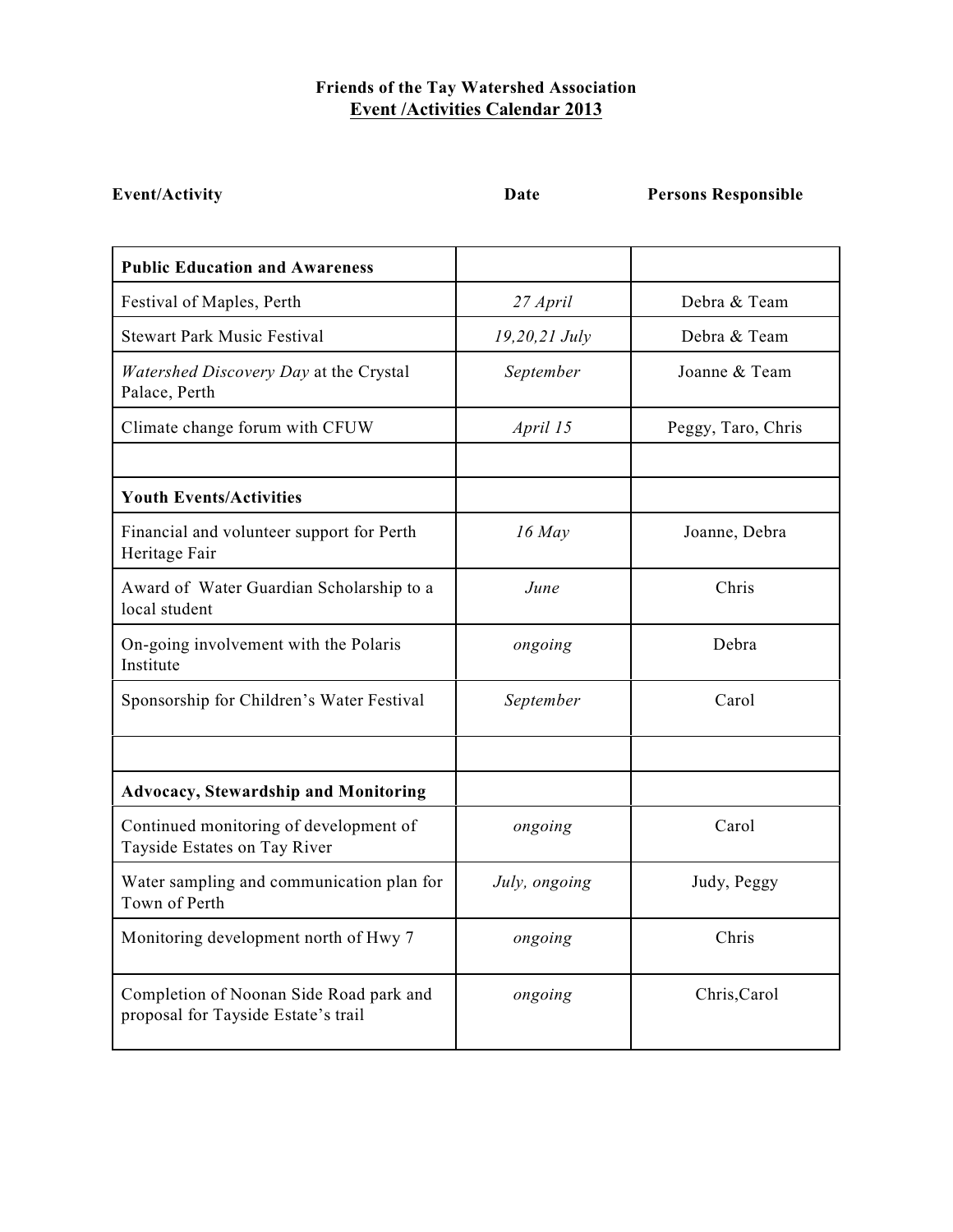| Continued lobbying for treatment of storm<br>water before discharge into the River and<br>Town of Perth strategic plan item<br>concerning the health of the Tay River | ongoing        | Judy, Peggy     |
|-----------------------------------------------------------------------------------------------------------------------------------------------------------------------|----------------|-----------------|
| Continuing discussion for inclusion of upper<br>Tay River, upper lakes and Bolingbroke<br>Dam in Rideau Corridor Heritage Project                                     | ongoing        | David           |
| Organize Rain barrel sale                                                                                                                                             | $12$ May       | Frank           |
|                                                                                                                                                                       |                |                 |
| Partnerships                                                                                                                                                          |                |                 |
| Continue partnership with Canadian<br>Federation of University Women                                                                                                  | ongoing        |                 |
| Expand partnership with the Perth $&$ District<br>Community Foundation                                                                                                | ongoing        | Frank & Chris   |
| Provide input to the new Tay River Sub<br>Watershed Plan in cooperation with RVCA.                                                                                    | $1^{st}$ $1/2$ | Chris & Team    |
| Ongoing meetings and discussion with Parks<br>Canada re Rideau Corridor Landscape<br>Design and Heritage River designation                                            | ongoing        | David           |
| Input to or representation on Perth, Tay<br>Valley and Drummond North Elmsley's<br>committees for community 200 anniversary<br>in 2016.                               | ongoing        |                 |
| Attendance at Lake Association AGM's                                                                                                                                  | July/August    | Taro            |
| Partner with RVCA & schools for riverside<br>planting project in Perth.                                                                                               | April/May      | Chris           |
| Partner with Lanark Stewardship Council,<br>RVCA, the Town of Perth, OMYA Canada<br>as sponsors for Watershed Discovery Day.                                          | September      | <b>WDD</b> Team |
|                                                                                                                                                                       |                |                 |
| <b>Maintain the Organization</b>                                                                                                                                      |                |                 |
| Board renewal                                                                                                                                                         |                | A11             |
| Review Mission Statement and strategic<br>direction                                                                                                                   | $1^{st}$ 1/2   | Chris & Team    |